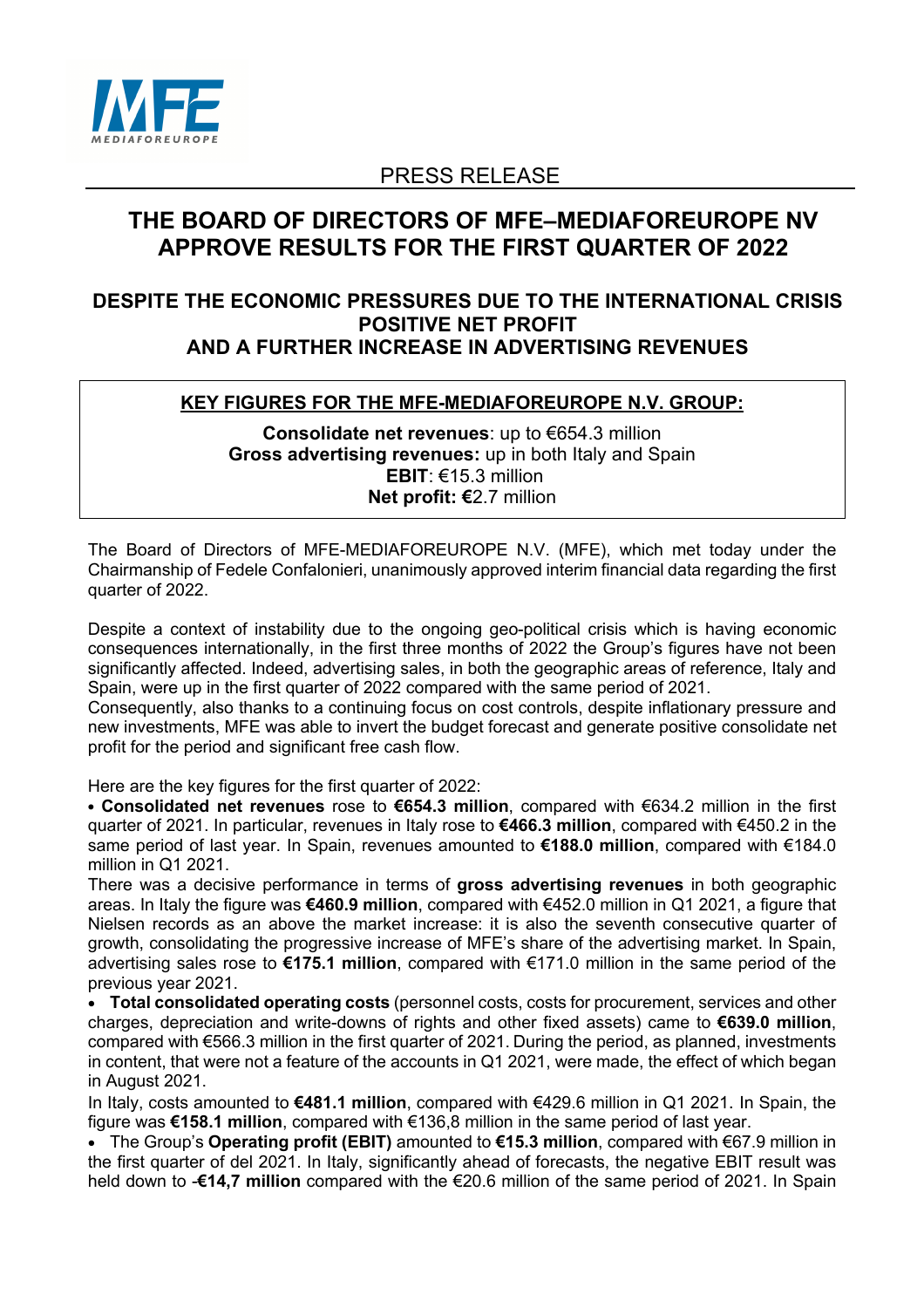EBIT reached a positive figure of **€29.9 million**, compared with €47.2 million in the first quarter of last year.

• **Consolidated net profit** came to **€2.7 million**. Compared with €52.5 million in the same period of 2021.

• **Consolidated net debt** on 31 March 2021 amounted to **€719.6 million,** an improvement on the €869.2 million at the beginning of the period. Excluding liabilities, attributed from 2019 pursuant to IFRS 16 and the cost of stakes in ProsiebenSat.1, adjusted net financial debt came to **€572.8 million**, compared with €689.1 million on 31 December 2021.

• A very positive **free cash flow** figure amounted to **€222.4 million**, a marked increase on the €177.5 million of the first three months of 2021.

• **TV ratings.** In the first three months of 2022, Mediaset channels confirmed their marked leadership in the commercial target, in both Italy and Spain.

In Italy, Mediaset was the only broadcaster to see a rise in ratings in the period (+2.7 points in Prime Time) in the face of a fall for all competitors. Mediaset channels also confirmed their undisputed leadership in the commercial target of 15-64-year-olds in all time bands, with a peak share of **36.5%**  in **Prime time**. On special note is the first place of **Canale 5** and third place of **Italia 1** in the commercial target across all time bands.

In Spain, the Group's channels maintained their absolute leadership in the **24 hours** with a **29.5%** share in the commercial target. **Telecinco** remained Spain's most popular channel in the commercial target in the **full day (14.1%)**.

## **EXPECTATIONS FOR THE FULL YEAR**

The general context following the end of the first quarter continues to be characterised by the impact of the conflict in Ukraine and the tail of the Covid 19 which are causing a progressive deterioration in the expectations of the global and european economy.

Despite the strong uncertainty associated with such a scenario, MFE advertising sales in Italy, after a +2% in the first quarter 2022, have been maintaining a positive trend also in the first four months of the year, supported by the excellent performance of the overall audience for the period and the strong value proposition on the different proprietary means of the Group. For the time being, no cancellation in the campaign has been discussed with the advertisers.

In Spain, while Mediaset Espana had a positive start in the first quarter 2022 (+2.4%), in April TV advertising market is facing a tougher comparison declining double-digit compared to April 2021.

Currently, MFE Group confirms the aim to achieve positive economic results and free cash flow generation for the year 2022, thanks to its solid editorial positioning, to the high share held in the advertising market and its ability to promptly adjust the cost profile to the trend of advertising trend.

Amsterdam – Cologno Monzese, 25 May 2022

The interim financial data approved by the Board is available on the corporate website at https://www.mfemediaforeurope.com/en/investors/financial-results/

**Department of Communications and Media Relations** Tel. +39 022514.9301 e-mail: press@mfemediaforeurope.eu http://www.mfemediaforeurope.com

**Investor Relations Department** Tel. +39 022514.8200 e-mail: investor.relations@mfemediaforeurope.eu http://www.mfemediaforeurope.com

> *MFE-MEDIAFOREUROPE is an international holding company that brings together Europe's leading commercial broadcasters.*

> *MFE-MEDIAFOREUROPE is based in Amsterdam, in the Netherlands, and fiscal resident in Italy. It controls Mediaset SpA and Mediaset España Comunicación (both fiscal resident in their respective countries) and is the main shareholder of the German broadcaster ProsiebenSat1.*

> *MFE-MEDIAFOREUROPE is listed on the Milan Stock Exchange (Ticker: MFEA, MFEB)*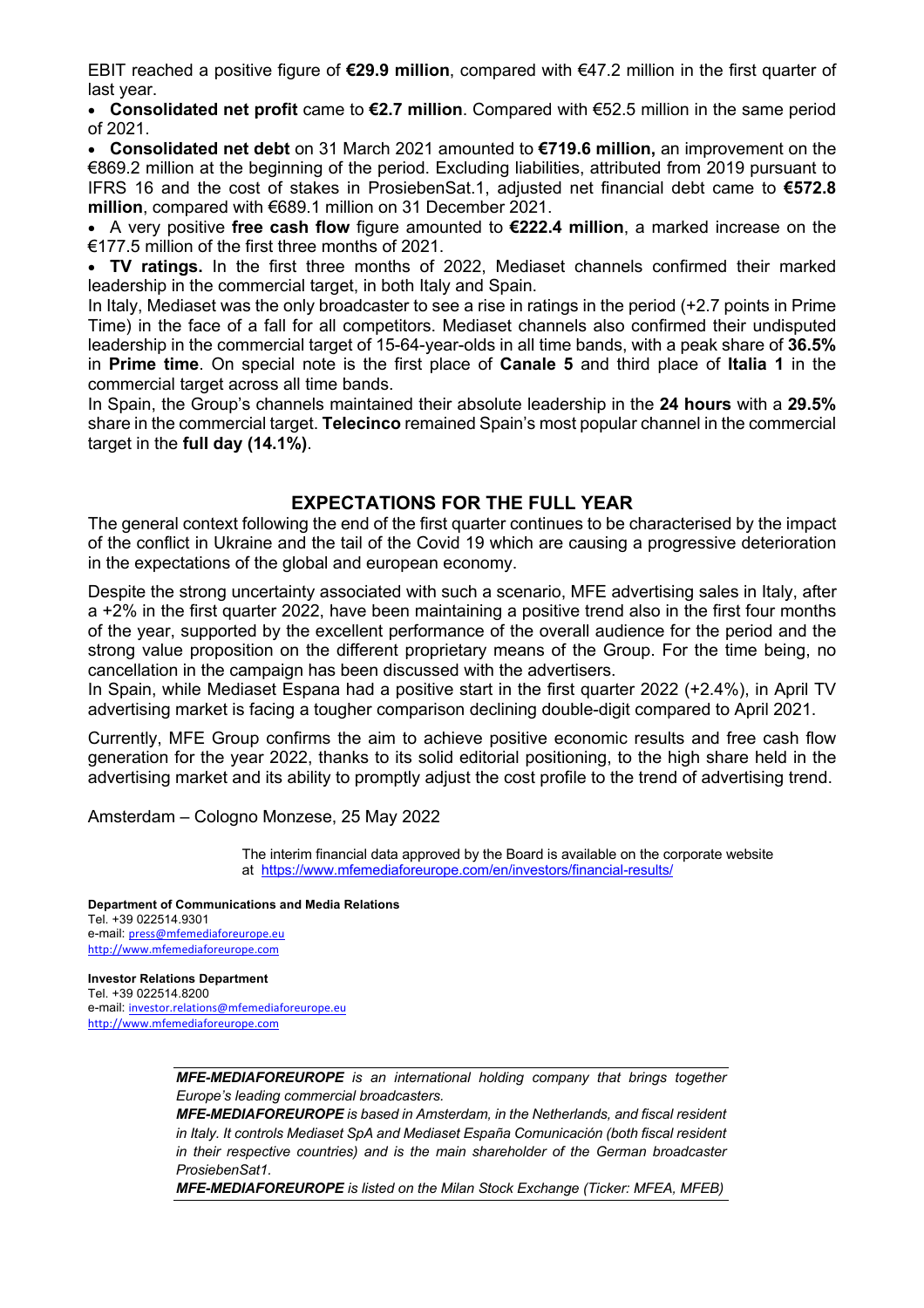### **--------------------------------------- \*\*\*\*\*\*\*\*\*\*\*\*\*\*\*\*\*\*\*\*\*\*\*\*\*\*\*\*\*\*\*\*\*\*\*\*\*\*\*\*\* --------------------------------**

### *Alternative Performance Measures (APMs or non-GAAP measures): definitions*

*These materials contain certain alternative performance measures (APMs) that are not defined in the IFRS (non-GAAP measures). These measures, which are described below, are used to analyse the Group's business performance and where applicable comply with the Guidelines on Alternative Performance Measures issued by the European Securities and Markets Authority ('ESMA') in its communication ESMA/2015/1415. The alternative performance measures listed below should be used to supplement the information required under IFRS to help readers of annual financial statements to gain a better understanding of the Group's economic, financial and capital position. Alternative performance measures can serve to facilitate comparison with groups operating in the same sector, although, in some cases, the calculation method may differ from those used by other companies. They should be viewed as complementary to, and not replacements for, the comparable GAAP measures and movements they reflect.*

*Consolidated Net Revenues determined as the sum of Revenues and Other Income to represent in an aggregate manner the positive components of income generated by the core business and have a reference measure for determining the main indicators of operating and net profitability.*

*EBIT - Operating Result is the typical intermediate measure of economic performance reported in the Consolidated statement of income as an alternative to the IFRS performance measure represented by the Net Result for the year. EBIT shows the Group's ability to generate operating income without taking into account financial management, the valuation of shareholdings and any tax impact. This measure is obtained starting from the net result for the year, adding income taxes, subtracting or adding up the items Financial income, Financial expenses and the Result from investments accounted for using the equity method.*

*Net Financial Position represents the consolidated financial debt net of its cash, cash equivalents and other financial assets and it is the synthetic in*dic*ator used by management to measure the Group's ability to meet its financial obligations.*

*Free Cash Flow* is a summary measure that management uses to measure the net cash flow from operating activities. This is an indicator of the Group's organic financial performance and its ability to pay dividends to shareholders and support external growth and development operations

#### *IMPORTANT INFORMATION*

#### *Market Abuse Regulation*

*This press release contains information within the meaning of Article 7(1) of the EU Market AbuseRegulation*

#### *Presentation*

*In preparing the financial information included in these materials, most numerical figures are presented in millions of euro. Changes have been calculated using figures in thousands and not the figures rounded nearest million as shown. All figures in these materials are unaudited.*

#### *Forward-looking Statements*

*These materials contain forward-looking statements as defined in the United States Private Securities Litigation Reform Act of 1995 concerning the financial condition, results of operations and businesses of the Group. These forward-looking statements and other statements contained in these materials regarding matters that are not historical facts involve predictions. No assurance can be given that such future results will be achieved. Actual events or results may differ materially as a result of risks and uncertainties facing the Group. Such risks and uncertainties could cause actual results to vary materially from the future results indicated, expressed or implied in such forward-looking statements*

*There are a number of factors that could affect the Group's future operations and could cause those results to differ materially from those expressed in the forward-looking statements including (without limitation): (a) competitive pressures and changes in consumer trends and preferences as well as consumer perceptions of its brands; (b) global and regional economic and financial conditions, as well as political and business conditions or other developments; (c) interruption in the Group's manufacturing and distribution facilities; (d) its ability to successfully innovate, develop and launch new products and product extensions and on effectively marketing its existing products; (e) actual or alleged non-compliance with applicable laws or regulations and any legal claims or government investigations in respect of the Group's businesses; (f) difficulties associated with successfully completing acquisitions and integrating acquired businesses; (g) the loss of senior management and other key personnel; and (h) changes in applicable environmental laws or regulations. The forward-looking statements contained in these materials speak only as of the date of these materials. The Group is not under any obligation to (and expressly disclaim any such obligation to) revise or update any forward-looking statements to reflect events or circumstances after the date of these materials or to reflect the occurrence of unanticipated events. The Group cannot give any assurance that forward-looking statements will prove correct and investors are cautioned not to place undue reliance on any forward-looking statements.*